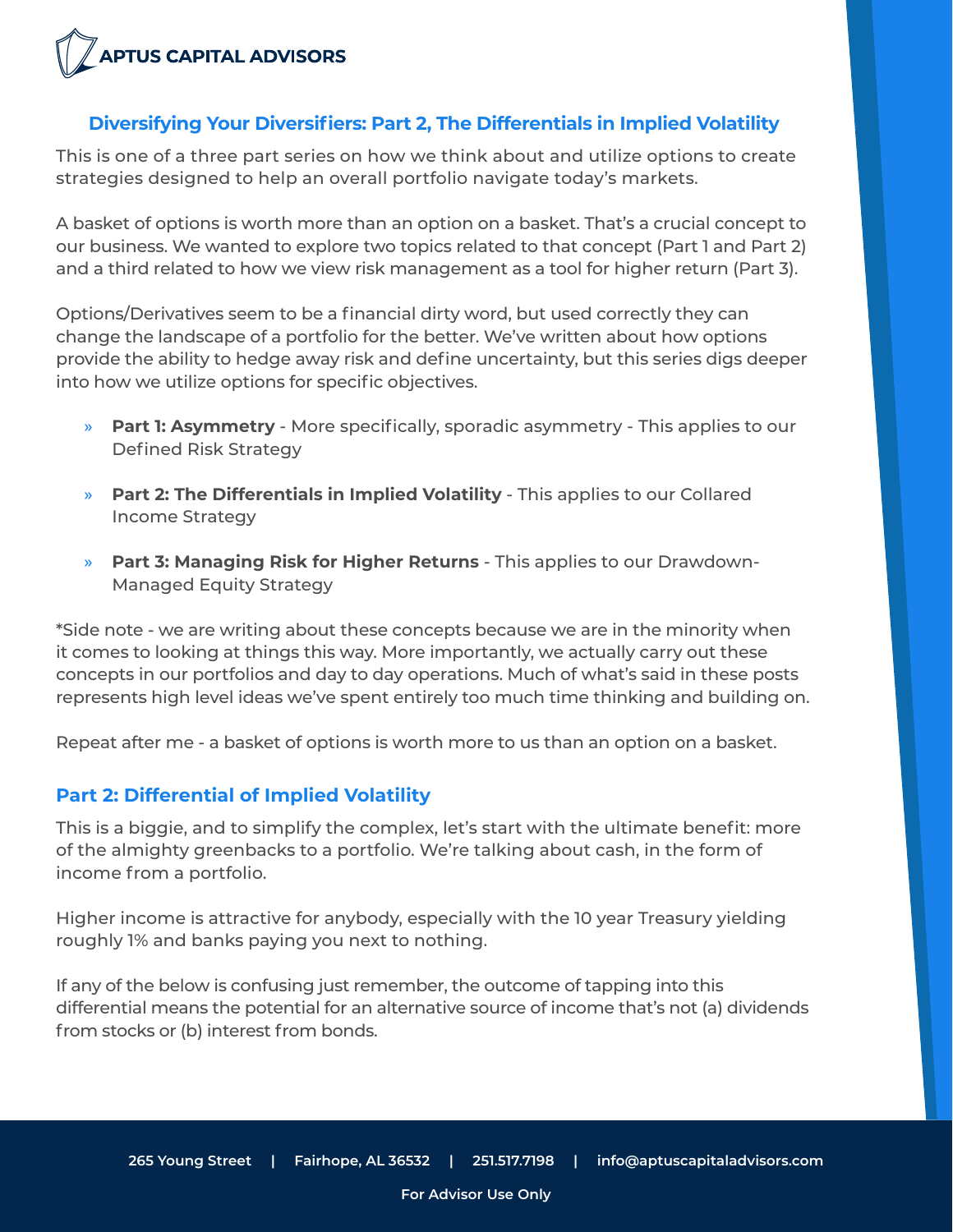

## **Options 101**

The price of an option has a few ingredients. An important ingredient is what's known as implied volatility, a fancy way of saying the expectation of price change in a security. If you don't mind, we're just going to use "IV" from here on out. Higher expected change, up or down, means higher IV, which means a higher price on options on that security.

For example, options on a biotech stock trade with higher IV's than options on an established utility stock. Or even better, options on the biotech stock trade with higher IVs than options on the market as a whole...a lot higher. The potential movement in a single stock has a far wider range of outcomes than the market as a whole, hence higher IVs = more expensive options.

OK, now we're getting somewhere.

Putting this here if you need a quick reference:

- » Call option the right to own a stock at a certain price
- Put option the right to sell a stock at a certain price

#### **Investing 101**

Buy low, sell high.

#### **Investing 102**

Sell high, buy low...can you see where we're going yet?

Take this hypothetical example and apply the concepts to see if you can accomplish an income objective utilizing the differential in IV between a basket of options and an option on a basket.

*Quick Option Lesson Before we go further - The Option Collar. The combination of owning a stock, selling a covered call, and buying a put, is what's known as a collar.*

*If you own 100 shares of ABC that's trading at \$100, you can sell a call option at \$105 and bring in some option premium. You sold the right to own ABC at \$105 to somebody. Meaning if ABC rises to \$110, you'd only participate to \$105, beyond that, you capped your potential return. The sold call is known as a covered call and it is the top side of the collar. We need the bottom.*

*Let's say you took that premium from the call and bought a put on stock ABC at \$95. That gives you the right to sell ABC at \$95. So if it drops to \$50, you hedged away all the risk below \$95.*

*You are long 100 shares of ABC, sold at call at \$105, and bought a put at \$95. You have collared your stock position giving it \$5 on either side of the current price.*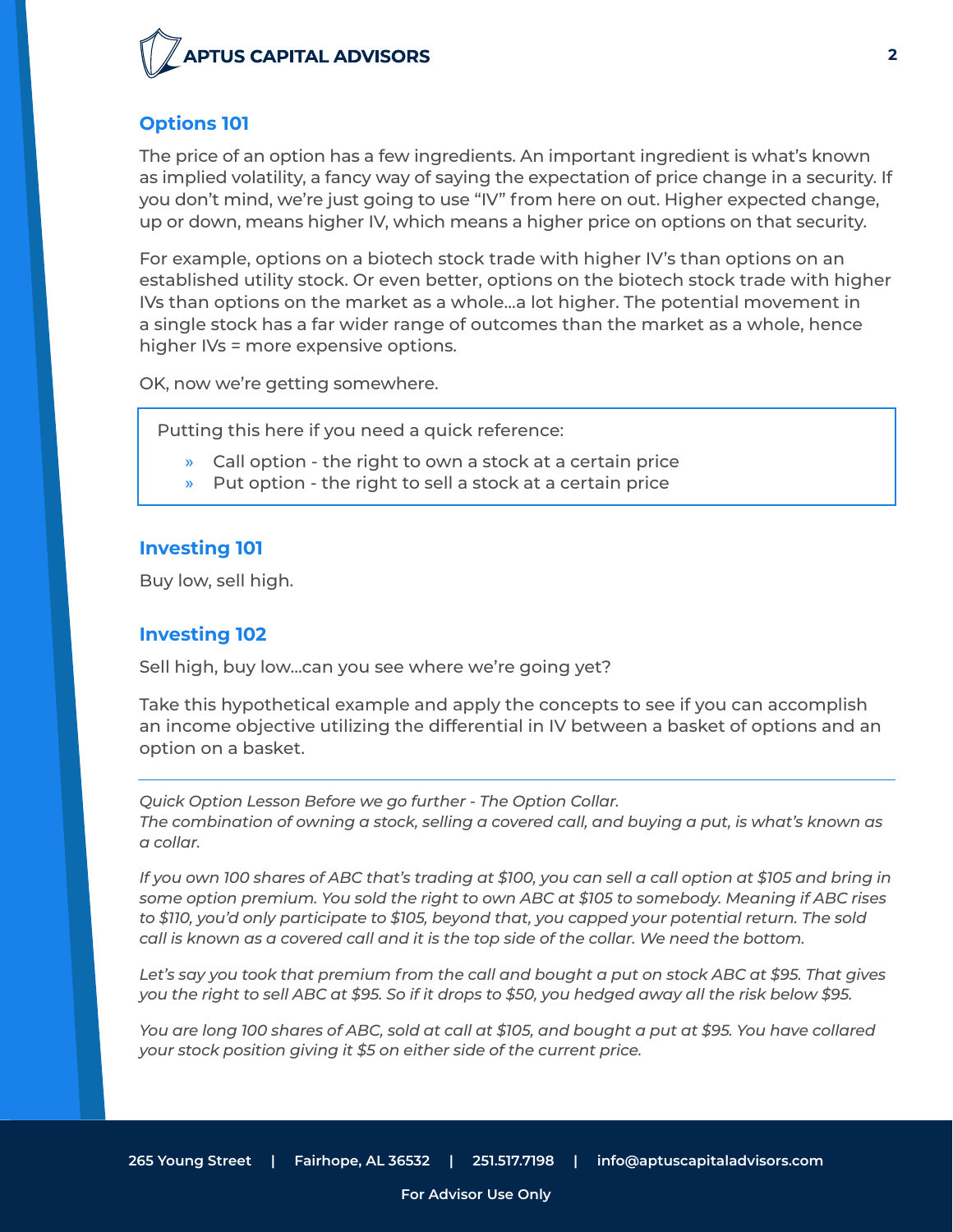# **PTUS CAPITAL ADVISORS**

Back to utilizing the IV differential to generate income.

What if you sold options with higher IVs and bought options with lower IVs and the difference was extra cash? Yes! But...there's always a but.

Take a look back at our simple collar example. Selling a call up 5% on an individual stock and buying protection 5% down actually costs money. Why? Because put options are priced higher than call options, as the market knows a sharp move down is much more likely than a sharp move up, and you have to pay a little extra for those hedges.

So, our simple collar example is actually selling IV and buying higher IV, no bueno. But...

#### **Let's put this together**

Let's say you start with a basket of 50 individual stocks. Those 50 stocks are going to be highly correlated with the S&P 500. Meaning, if the S&P is up or down 10%, your basket of 50 stocks is up or down roughly the same. The basket of 50 stocks will have a high correlation with the S&P 500.

The objective - Income. Growth comes secondary.

What if you sold options on each individual piece (higher IVs) in the form of covered calls, and bought put options on a highly correlated security, say something representing the S&P 500 (lower IVs)? You'd then truly be selling higher IV and buying lower IV. The difference, you guessed it, more greenbacks, higher income.

Because of the differential in IV between individual stocks and a market index - you can sell call options on each individual name x% up, and use those proceeds to buy protection with an option on a basket of securities highly correlated with the 50 stocks at roughly the same x% down, and have cash left over.

More importantly, you can increase the amount of cash left over by adjusting the % up of your calls relative to the % down of your puts. For example, if you sold calls 3% up on individual names and bought puts 5% below a correlated basket, you'd significantly increase the amount of cash left over. As a result, you generate meaningful income, keep potential for drawdown minimal, and still offer potential for some upside participation.

#### **Return & Risk**

The return of a strategy like this can come from the underlying basket moving up, the yield that basket pays in dividends, and the additional yield generated by - you guessed it - leveraging IV differential.

**For Advisor Use Only**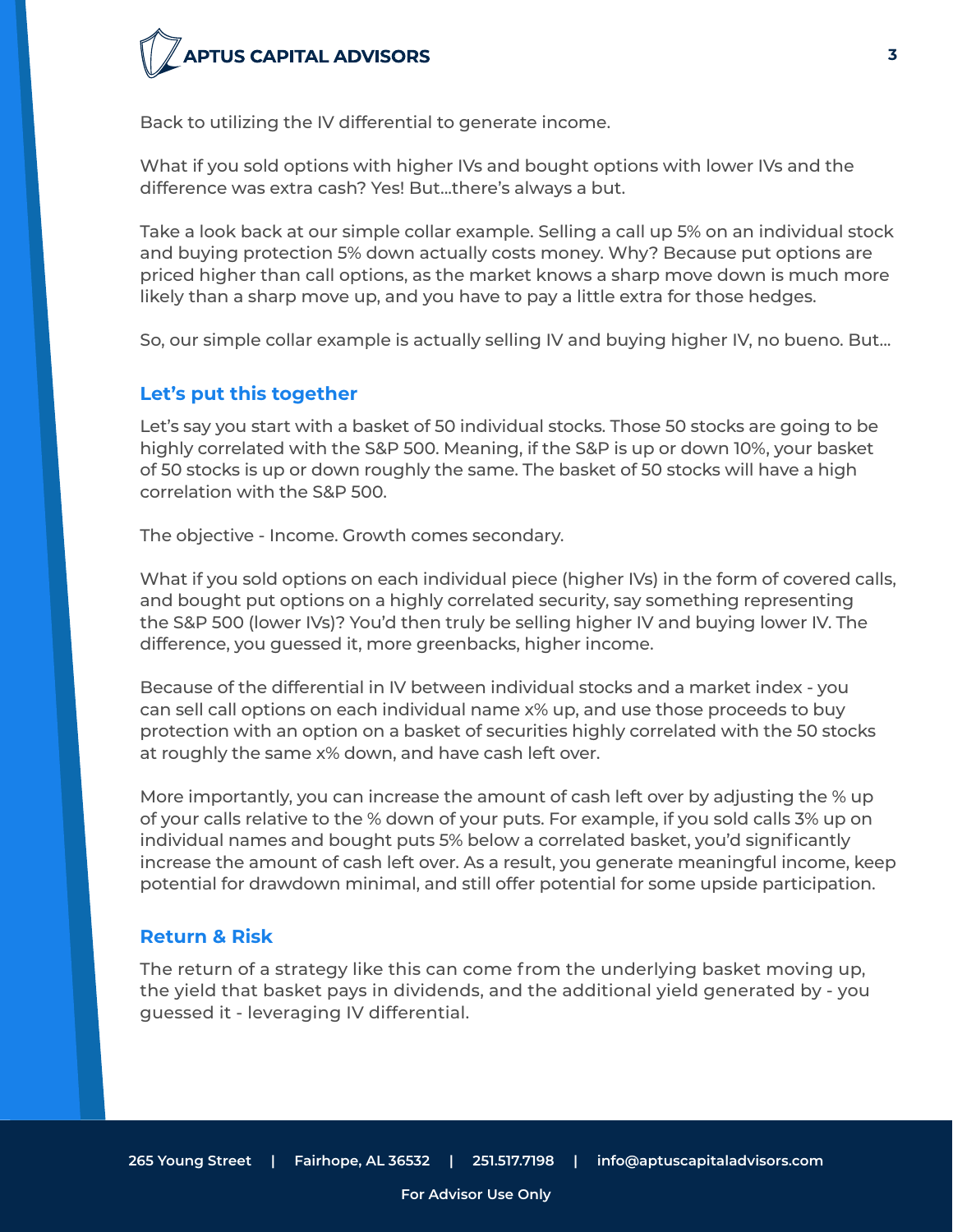## **PTUS CAPITAL ADVISORS**

Is the potential return as high as just owning stocks? Or course not, we've capped the upside, but we'd feel a lot better than relying on bonds, and income is the primary objective.

Is the potential risk as high as owning stocks? Of course not, we have additional income to offset moves down AND we've taken explicit actions against left tail risk.

Our preference is for as little drawdown as possible - a recurring theme of our strategies as a whole.

#### **Summary**

This is the thought process behind our Collared Income Opportunity strategy. It was designed to help a portfolio inject additional income without taking crazy amounts of credit risk and without exposing investors to substantial drawdown.

We aim to own 50 quality companies that track the S&P and pay us 2% or more in dividends. We then leverage the IV differential to attempt to generate an additional 2% to 5% of more yield. Not to mention, our strategy has the potential to capture upside in strong markets as well.

#### *Again, repeat after me, a basket of options is greater than an option on a basket.*